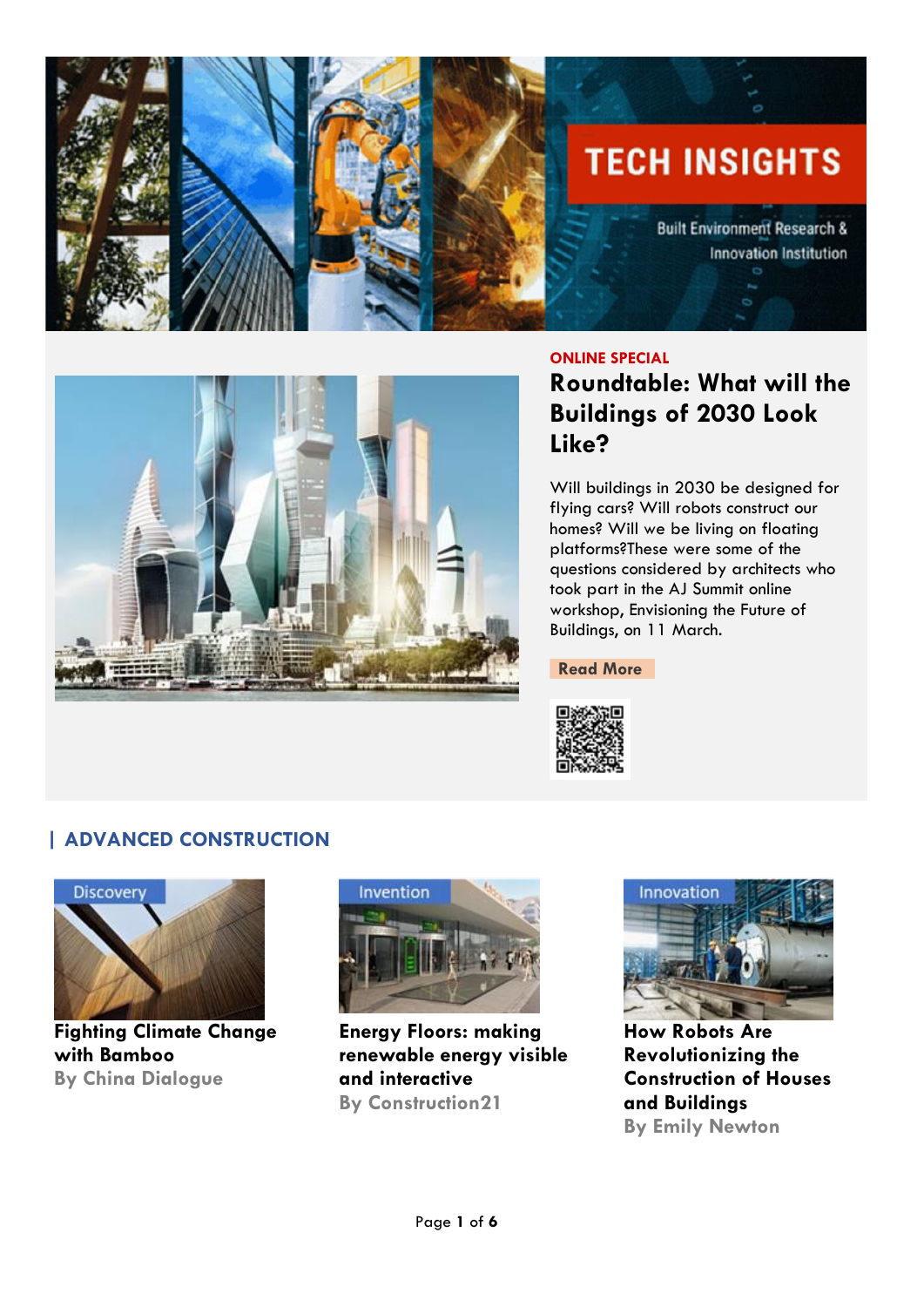The secret to bamboo's success is that it's a grass, not a tree. It grows fast and accumulates carbon quickly, with an extensive root system that survives annual harvesting. This makes bamboo a fastregenerating resource, which can supply more biomass than both natural and planted forests.

Energy Floors provides feedback on the generated energy, thus raising awareness on clean energy production. Find out more from Michel Smit, CEO to know more about this innovative solution.

Robots are rapidly changing operations in numerous industries from agriculture to medicine. The construction sector is also investing in them, and that trend seems set to continue.

Read more to find out some of the different types of construction robots and why companies find them so beneficial.

[Read More](https://www.robotshop.com/community/blog/show/how-robots-are-revolutionizing-the-construction-of-houses-and-buildings) Read More Read More Read More Read More









### **| GREEN BUILDING TECHNOLOGY**



**Augmented Reality and Facilities: Smart Building Tech, Smart Machines Converge By Rob Spiegel**

Augmented reality is firmly embedded in the future of facilities management as smart building technology converges with smart devices and machines. The writer highlights the Resonai's report, [2021](https://www.resonai.com/2021-state-of-augmented-reality-report)  [State of Augmented Reality in](https://www.resonai.com/2021-state-of-augmented-reality-report)  [Facilities Management](https://www.resonai.com/2021-state-of-augmented-reality-report) which



**10 Coolest Examples of "Green Building" By Kailey Wright** 

In the era of climate change, more and more emphasis is being placed on a building's "green" credentials, as environmental impact leads decisions around design, construction and operations.



**World's First High Rise Rotatable Lab for the Tropics By Engineeringwhatsnext**

On 20 July 2016, Prime Minister Lee Hsien Loong officially opened the BCA SkyLab and Academic Tower located at the BCA Academy in Braddell Road. A boost for Singapore's on-going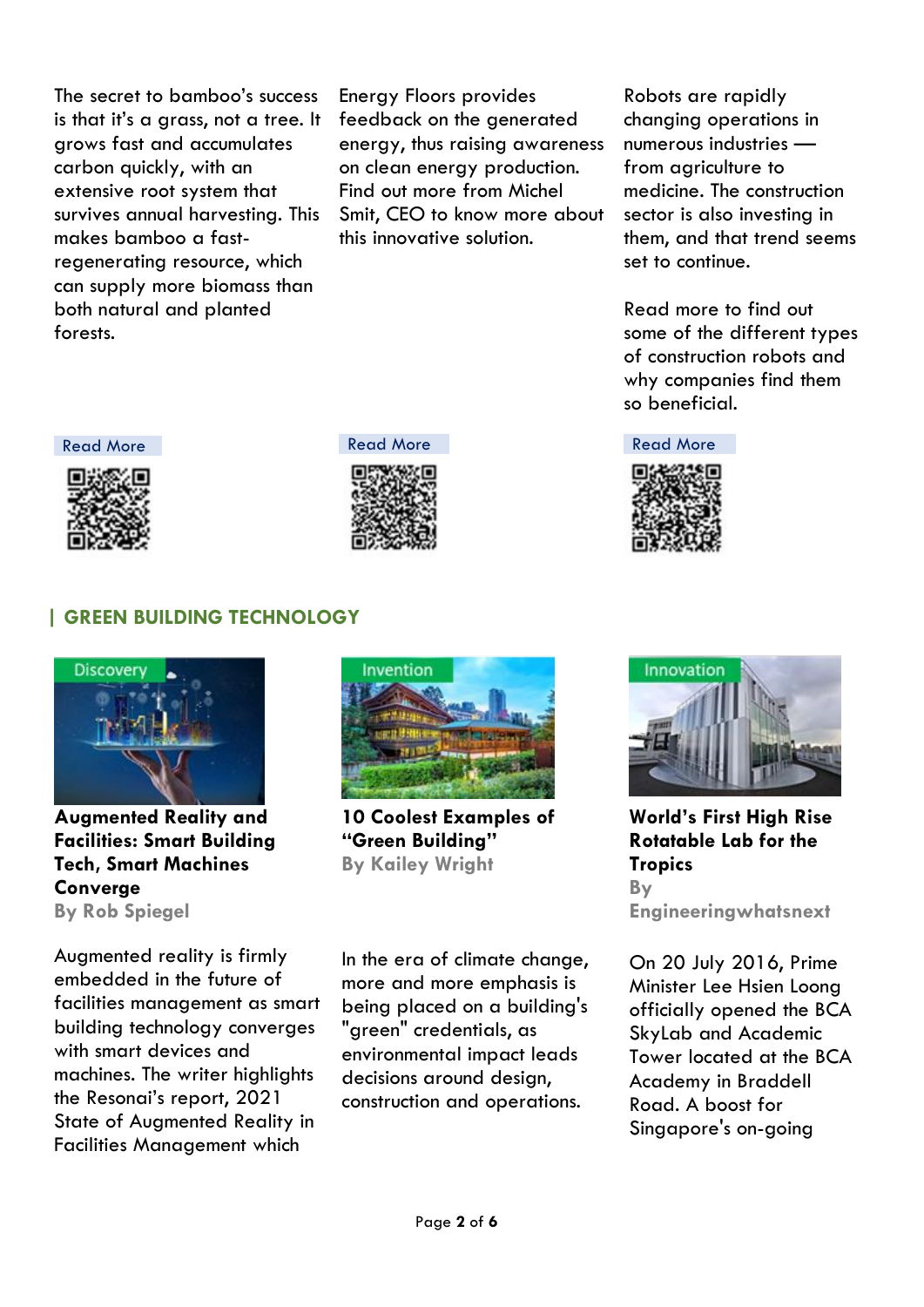explores the current and expected use of AR in corporate, retail, healthcare, and manufacturing facilities.

The writer round-up of 10 noteworthy green buildings from around the world.

efforts to champion environmental sustainability, the BCA SkyLab is the world's first high-rise rotatable laboratory for the tropics.





**Overcoming Tech Obsolescence in Smart Building By Mike Hook**

While technology can evolve rapidly, a building's total lifecycle is measured in decades, not years. There is a fundamental disconnect here between what we want from our buildings and our ability to deliver on that demand for the longterm. How do we overcome that?



# **| DIGITALISATION**



**Intelligent Masterplanning By Burohappold**

Invention

**Smart Building Evolution By Fierce Electronics**

With cities facing major challenges related to the climate emergency, increasing urbanisation and digitalisation, how our urban planners and engineers approach masterplanning is changing.

In contrast to today's single domain applications controlled from Building Management System platforms, the future of smart building technology is moving towards integration of information flow from multiple systems and more comprehensive command.

[Read More](https://www.techerati.com/features-hub/opinions/overcoming-tech-obsolescence-in-smart-buildings/) Read More Read More Read More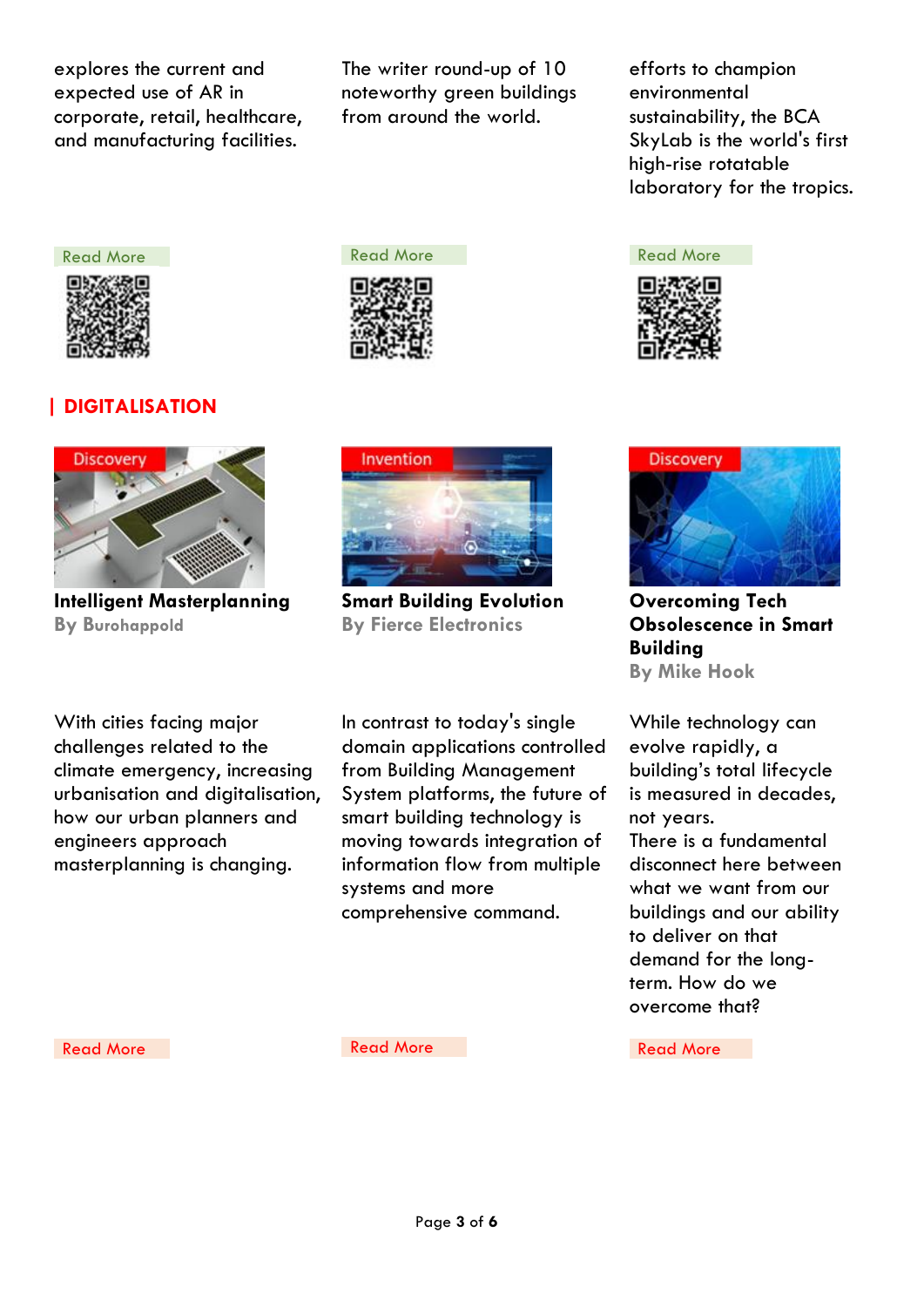





#### **| YouTube Videos**



**[The Evolution of Bricklaying](https://www.youtube.com/watch?v=4MWald1Goqk&feature=emb_title)  [Robots: Changing the Rules](https://www.youtube.com/watch?v=4MWald1Goqk&feature=emb_title)  [of Traditional Construction](https://www.youtube.com/watch?v=4MWald1Goqk&feature=emb_title)** 

One automated construction technology may have a history stretching as far back as the 1960s. This technology, the bricklaying robot, has transformed dramatically since its limited realization over 50 years ago, splintering into newer, more technologically advanced variations today.

As these technologies continue to develop and are increasingly put to use, we can only expect masonry and construction automation to transform even more – just as they have in the last 50 years alone.



**[How Autonomous Robots](https://www.youtube.com/watch?v=zBvvbOLq3t0)  [Are Changing Construction](https://www.youtube.com/watch?v=zBvvbOLq3t0)**

The construction industry looks a lot different today than it did 50 or 100 years ago, and in the next decade or so, it could change even further. The introduction of construction robotics may prove to be a tipping point for this industry. How are robots changing onsite construction today, and where can we expect to see them in the future?



**[Exploring Green Building](https://www.youtube.com/watch?v=wmoy27EZ8y0)  [and the Future of](https://www.youtube.com/watch?v=wmoy27EZ8y0)  [Construction](https://www.youtube.com/watch?v=wmoy27EZ8y0)**

A lot of focus is put on generating cleaner energy for a sustainable future, but that's only one piece of the puzzle.

What if we could dramatically reduce our energy consumption just by changing the way we build our office buildings and skyscrapers? Imagine a skyscraper with smart windows and walls made from fungus … yes, a fungus.

Let's explore green building and the future of construction. And can going net-zero really make a difference?

[View Here](https://www.youtube.com/watch?v=wmoy27EZ8y0) View Here View Here View Here View Here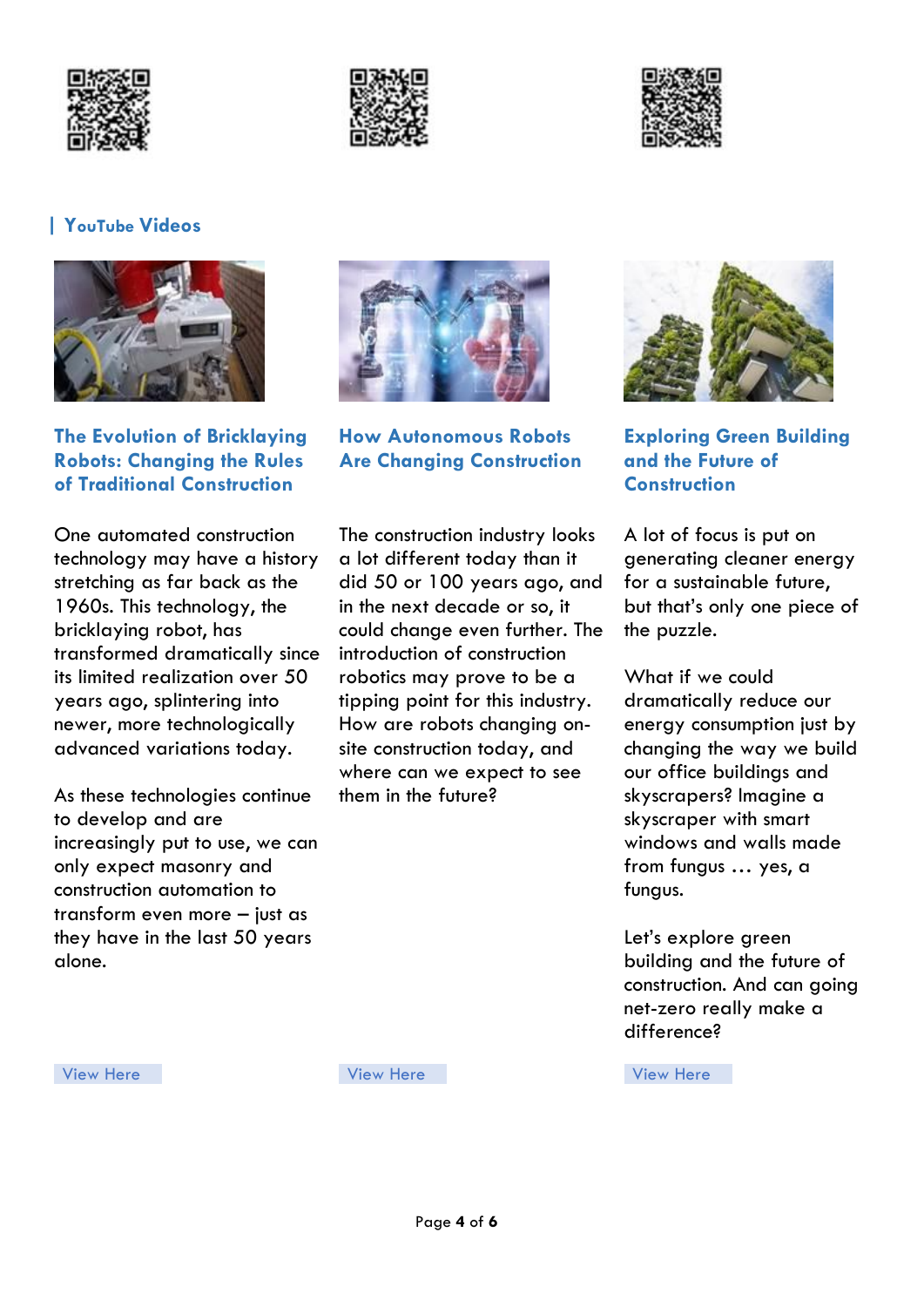First Automation Solution:







New Technology:



# **| UPCOMING WEBINARS**

| 18 May 2021<br>(Friday)        | <b>NUS Tech Talk: IoT &amp; 5G Security for the Future</b>                                                                                                                                                                                                                                                    | <b>Register</b><br>here |
|--------------------------------|---------------------------------------------------------------------------------------------------------------------------------------------------------------------------------------------------------------------------------------------------------------------------------------------------------------|-------------------------|
|                                | The rise of 5G has also been projected as a catalyst in<br>driving the adoption of Artificial Intelligence (AI), IoT and<br>Robotics. The speakers will share their insights on: (1) Use<br>cases of 5G in loT technology and (2) autonomous systems;<br>and Security considerations to enhance IoT security. |                         |
|                                | <b>Time: 7:30 PM to 9:00PM (SGT)</b><br>Speakers: Dr Nicholas Ho (Artificial Intelligence Practice<br>Institute of Systems Science, NUS), Mr Ng Kok Leong (Digital<br>Strategy and Leadership Practice, Institute of Systems<br>Science, NUS)                                                                 |                         |
| <b>25 May 2021</b><br>(Friday) | Urban Sustainability (US) R&D e-Symposia 2021 -<br><b>Sustainability Thematic Webinar</b>                                                                                                                                                                                                                     | <b>Register</b><br>here |
|                                | <b>Expert speakers from Government Research Institutes and</b><br>Industry will share insights and industry initiatives on<br>decarbonisation.                                                                                                                                                                |                         |
|                                | <b>Time: 4:00 PM to 6:00PM (SGT)</b><br>Speakers: Mr Calvin Chung (JTC Corporation), Mr Jonathan<br>Low (A*STAR SIMTech), Mr Chai Boo Choon (Glaxo Wellcome<br>Manufacturing Pte Ltd), Mr Allan Lim (Alpha Biofuels &<br>ComCrop)<br>Q&A Moderator: Ms Yvonne Soh (Singapore Green Building<br>Council)       |                         |
| 28 May 2021<br>(Friday)        | <b>Computational BIM Use Cases Sharing</b><br>Key Topics highlight: Computational BIM Use Cases (IFC<br>Vegetation Library automation, COVID-19, Generative                                                                                                                                                   | <b>Register</b><br>here |